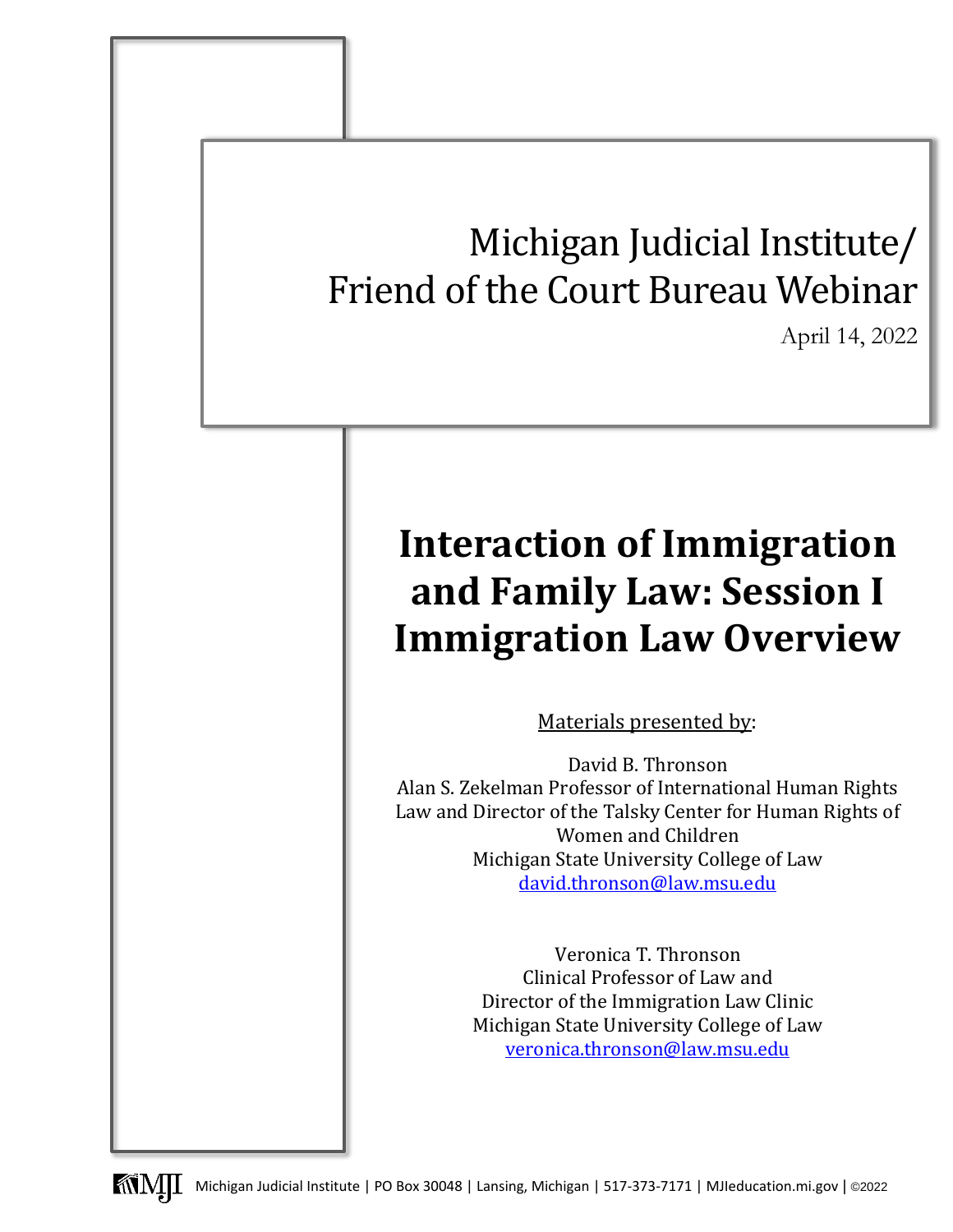

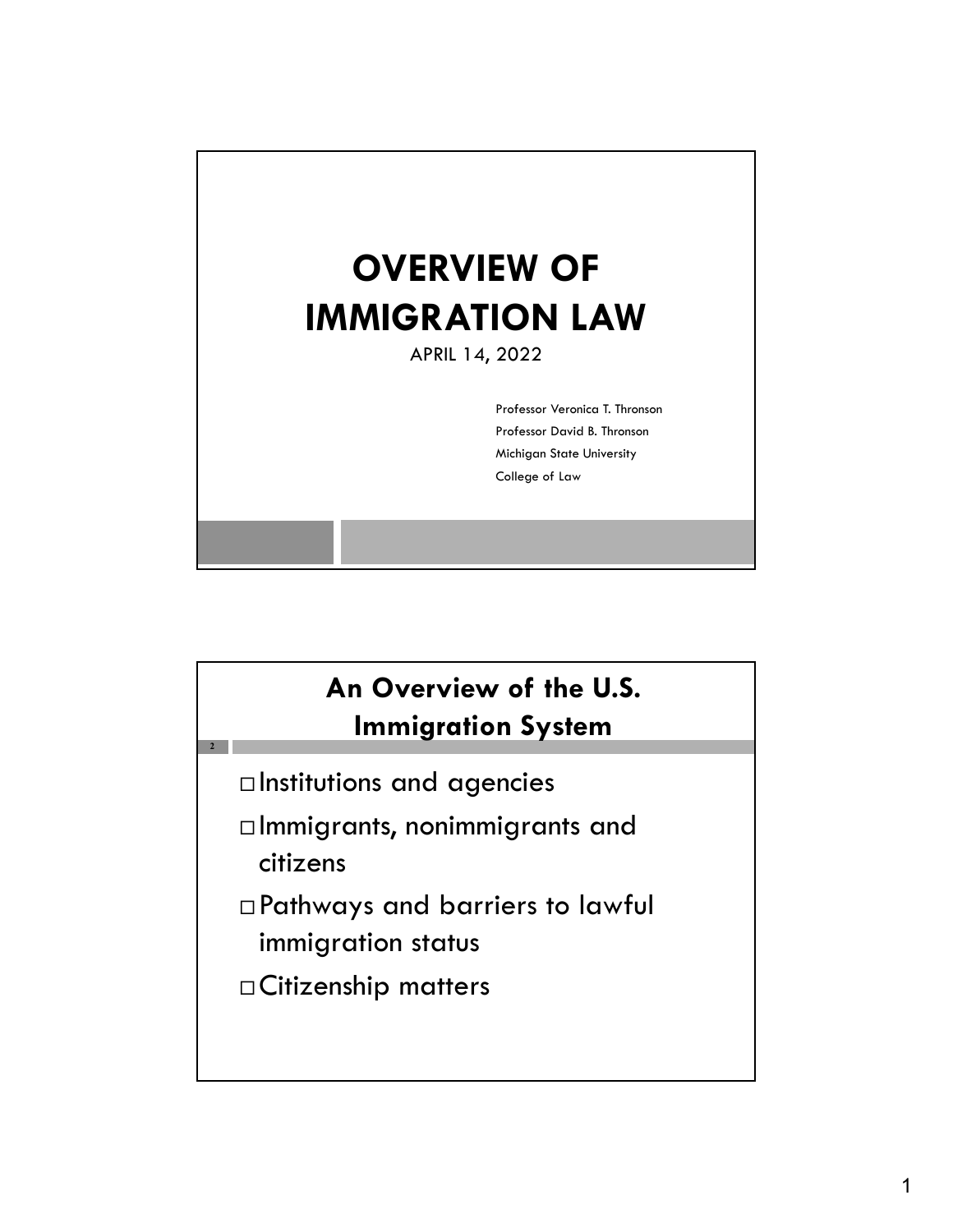### **Department of Homeland Security**

**3**

Citizenship and Immigration Services

Immigration and Customs Enforcement

Customs and Border Protection

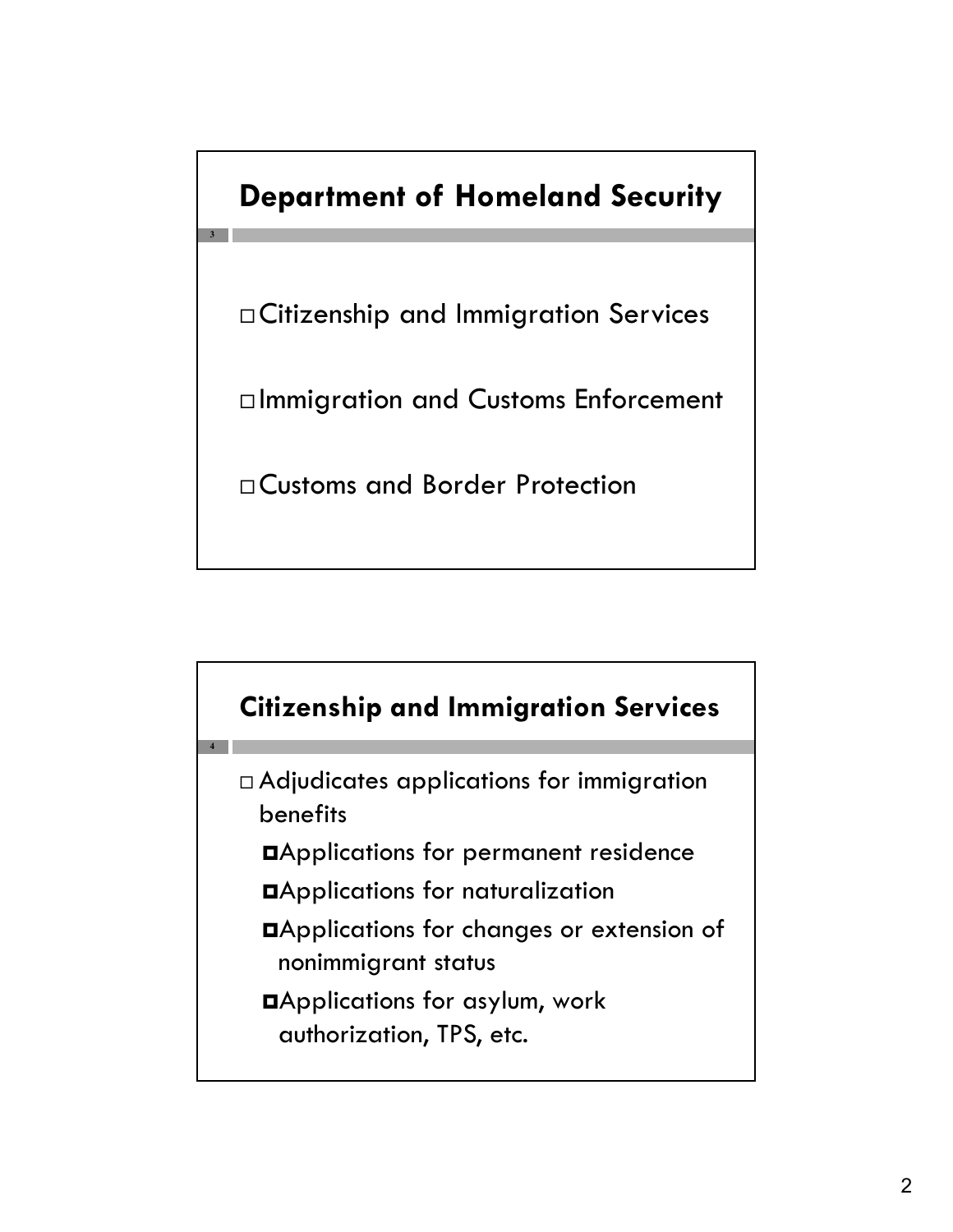# **Immigration and Customs Enforcement**

 Responsible for DHS interior enforcement efforts

**5**

- $\Box$  Initiates and prosecutes removal proceedings against foreign nationals before the Immigration Court
- Detains some foreign nationals in removal proceedings and some foreign nationals ordered removed

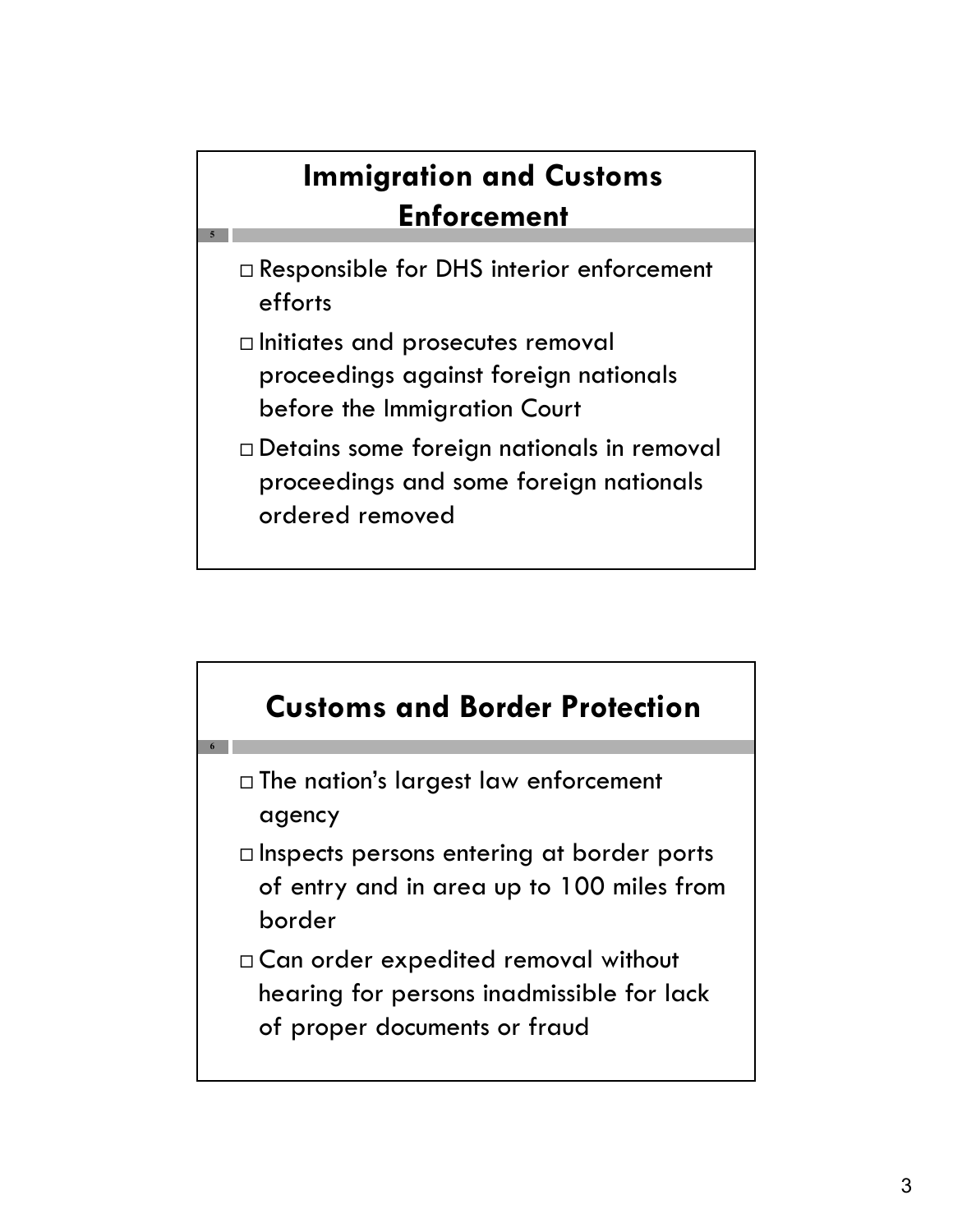

**Executive Office for Immigration Review U.S. Department of Justice**

 $\square$  Immigration Courts

**8**

 Board of Immigration Appeals (BIA), Falls Church, Virginia

 Office of Chief Administrative Hearing Officer (OCAHO)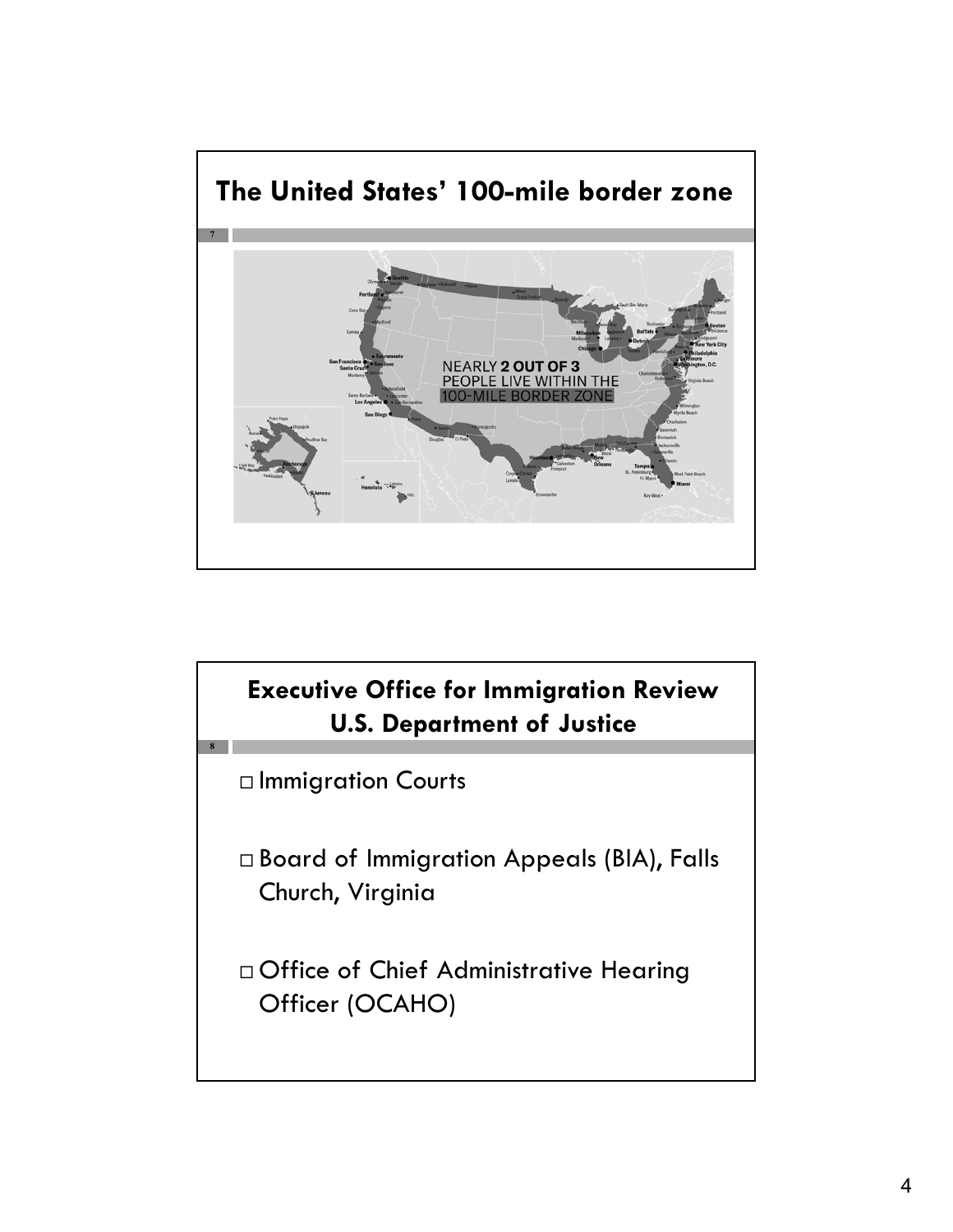

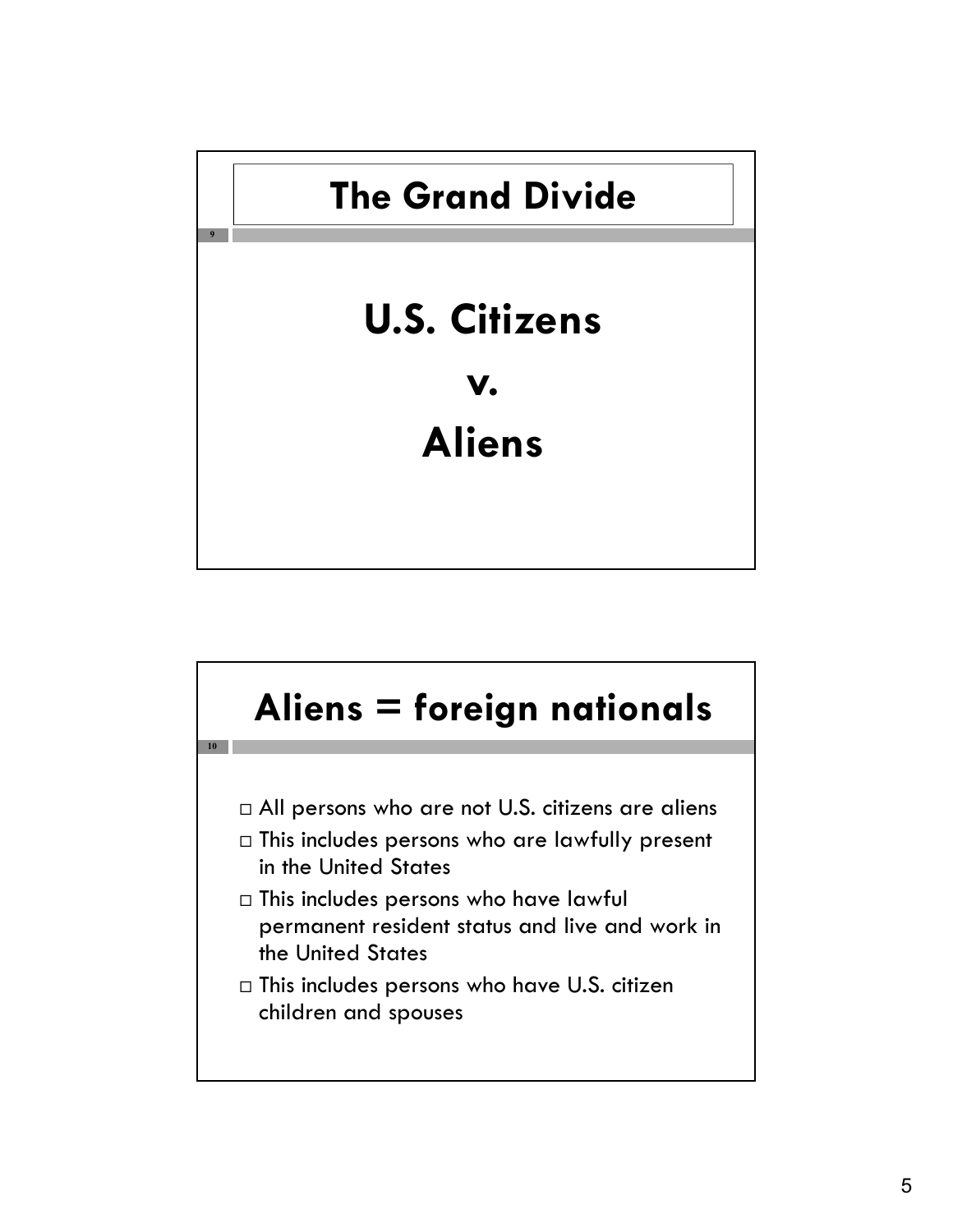

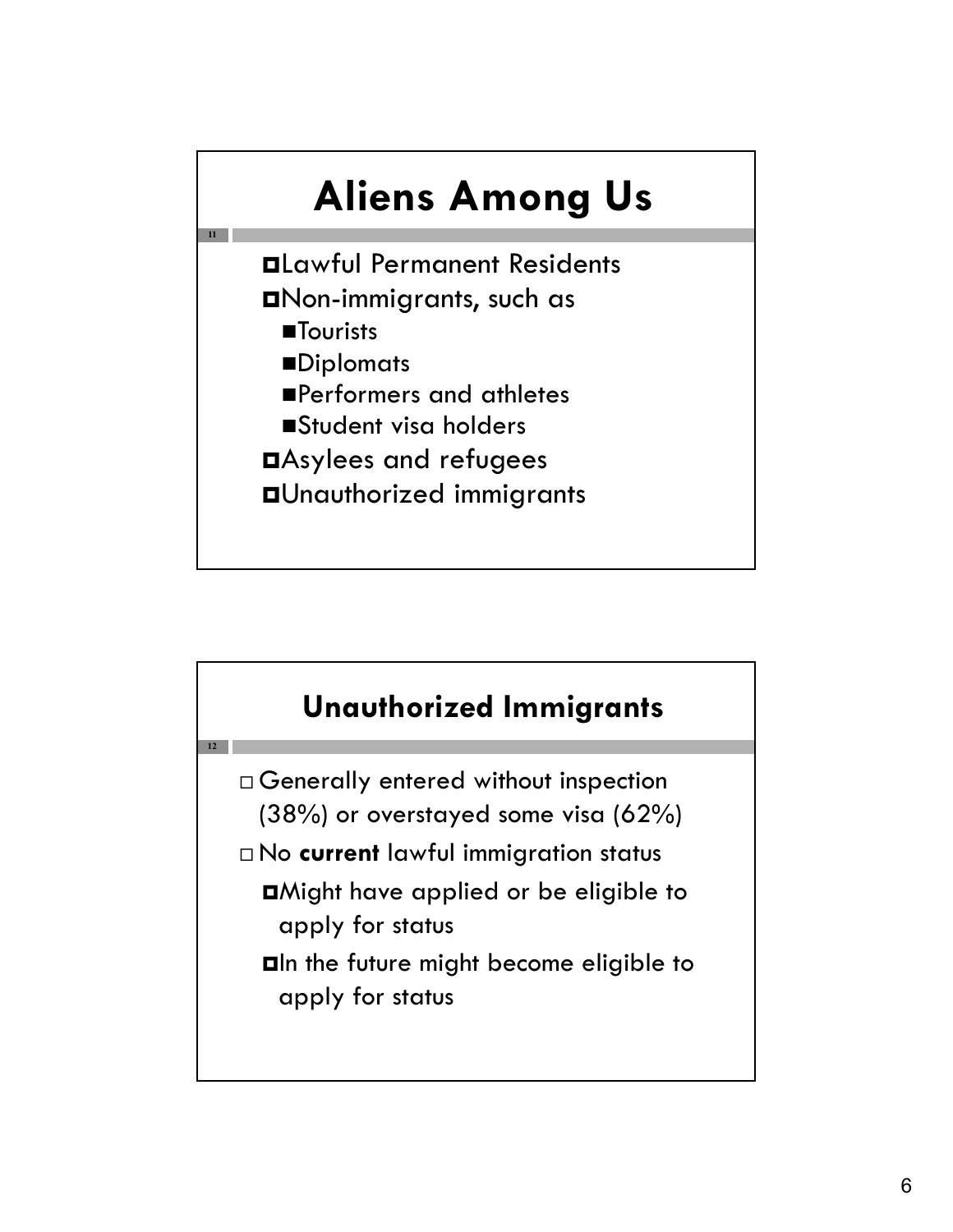#### **Visa overstays vs. border crossers**

**13**

"Of the estimated 515,000 arrivals in 2016, a total of 320,000, or 62 percent, were overstays, and 190,000, or 38 percent, were those who entered without inspection (EWIs)."

Warren, Robert, *US Undocumented Population Continued to Fall from 2016 to 2017 and Visa Overstays Significantly Exceeded Illegal Crossings for the Seventh Consecutive Year*, Journal on Migration and Human Security 2019, Vol. 7(1) 19- 22 (2019)

https://cmsny.org/publications/jmhs-2019-warren-2017-undocumented/

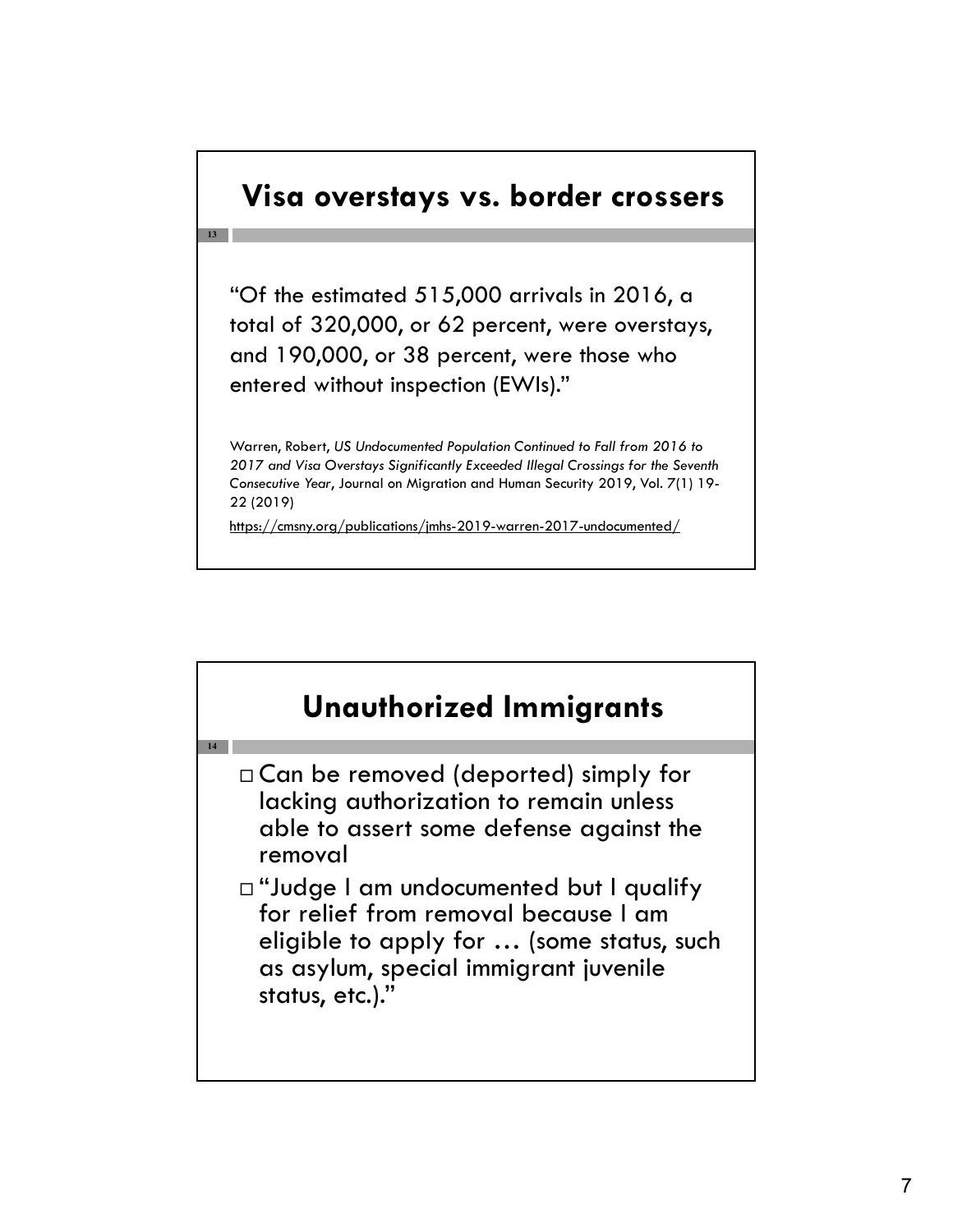

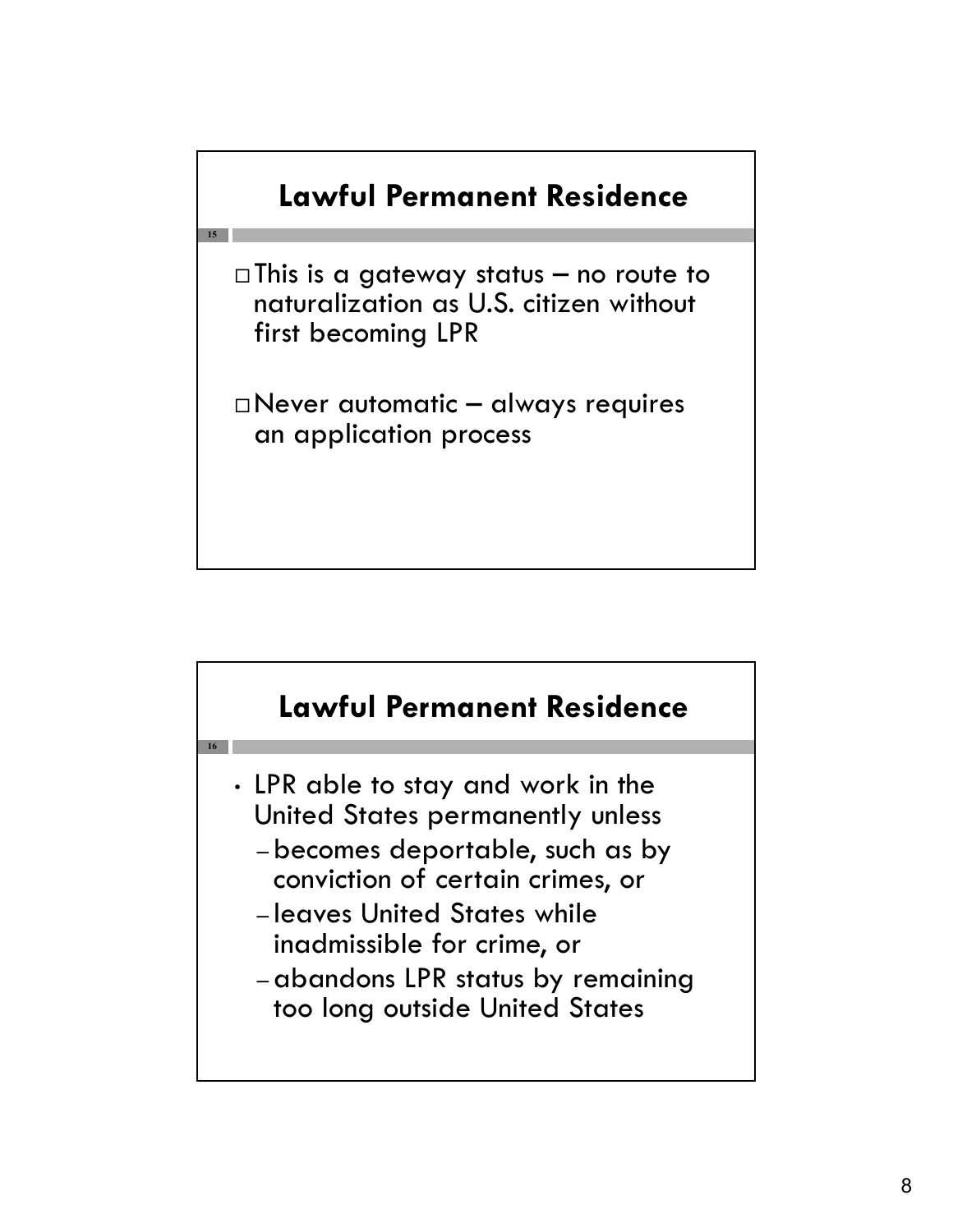

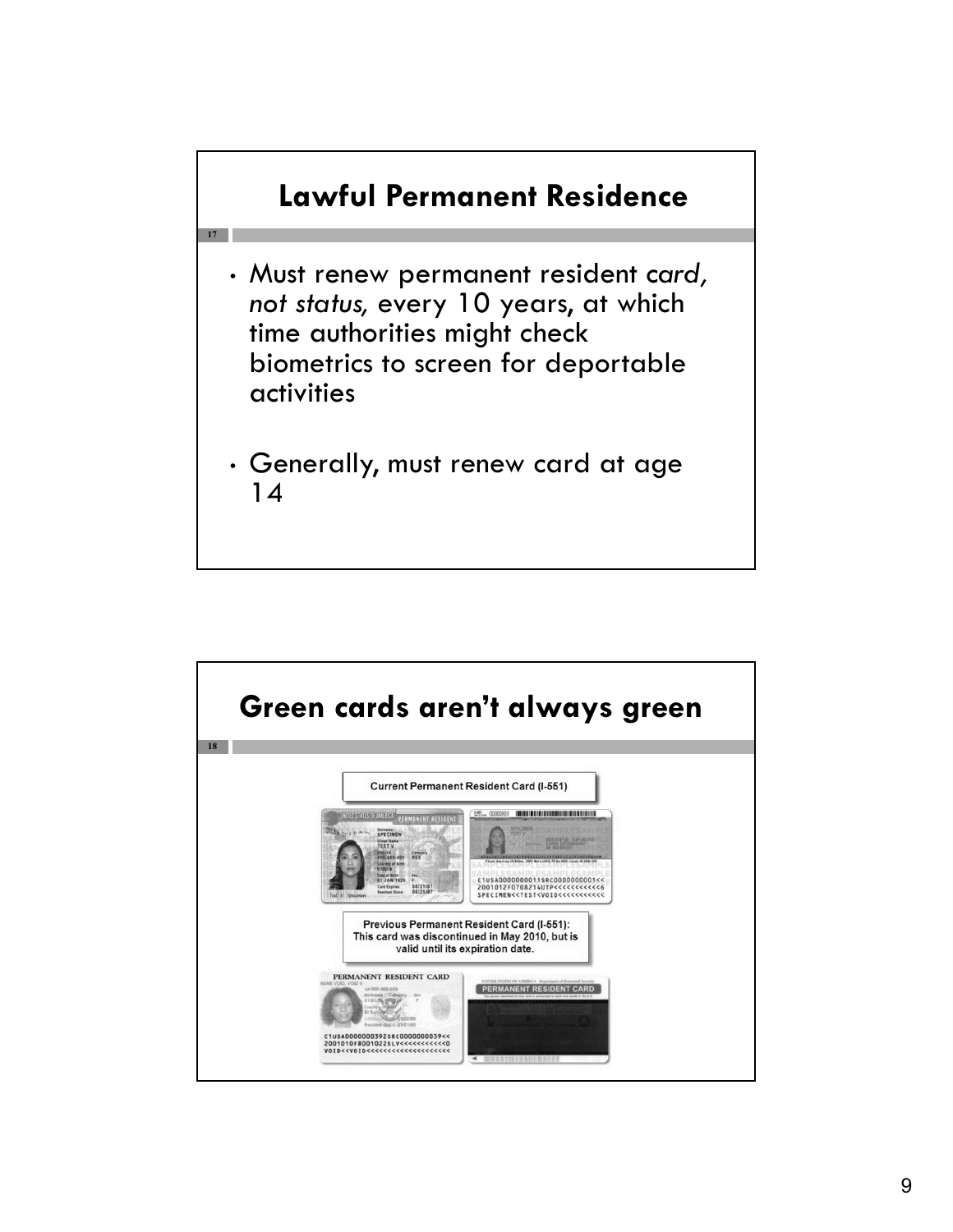

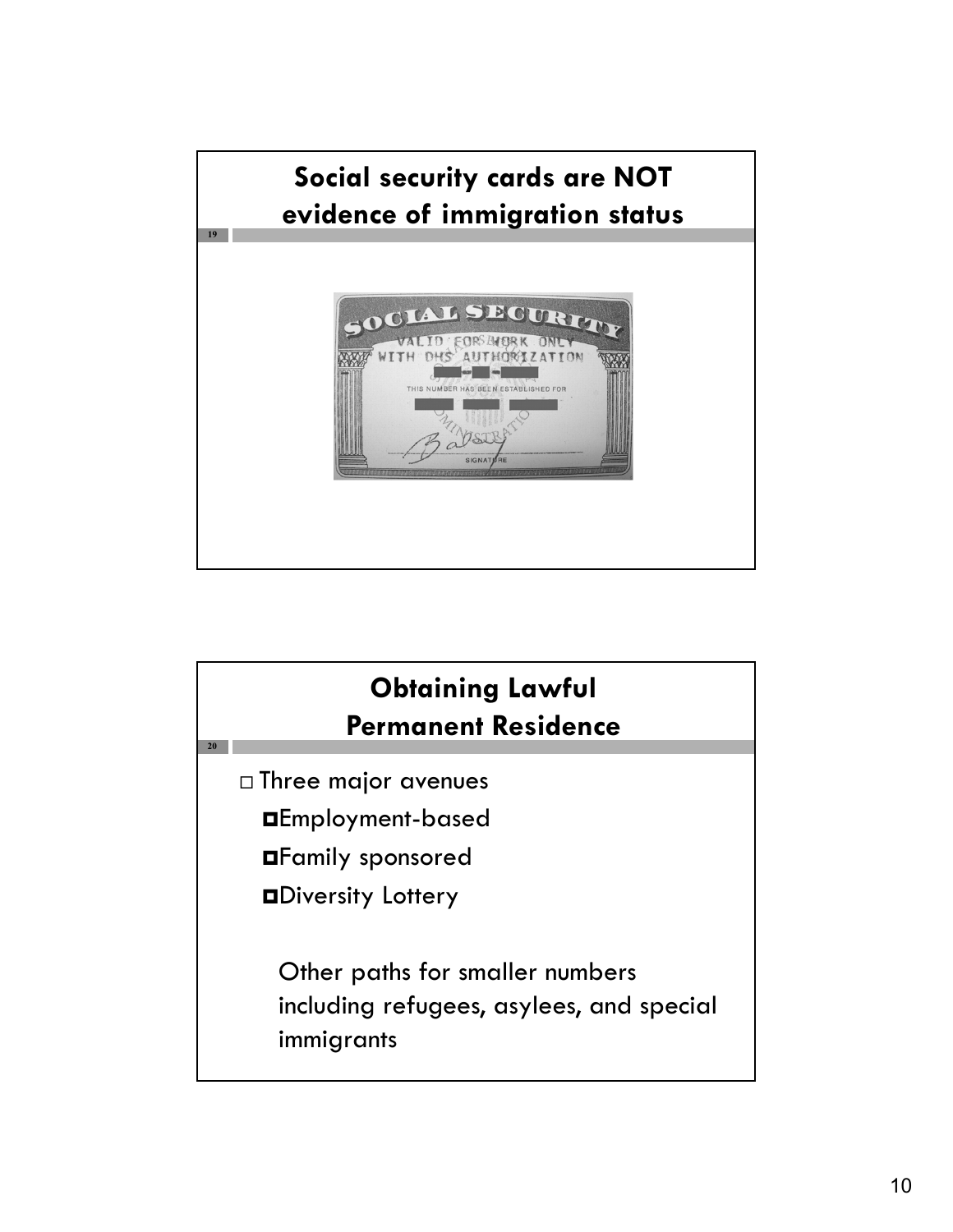

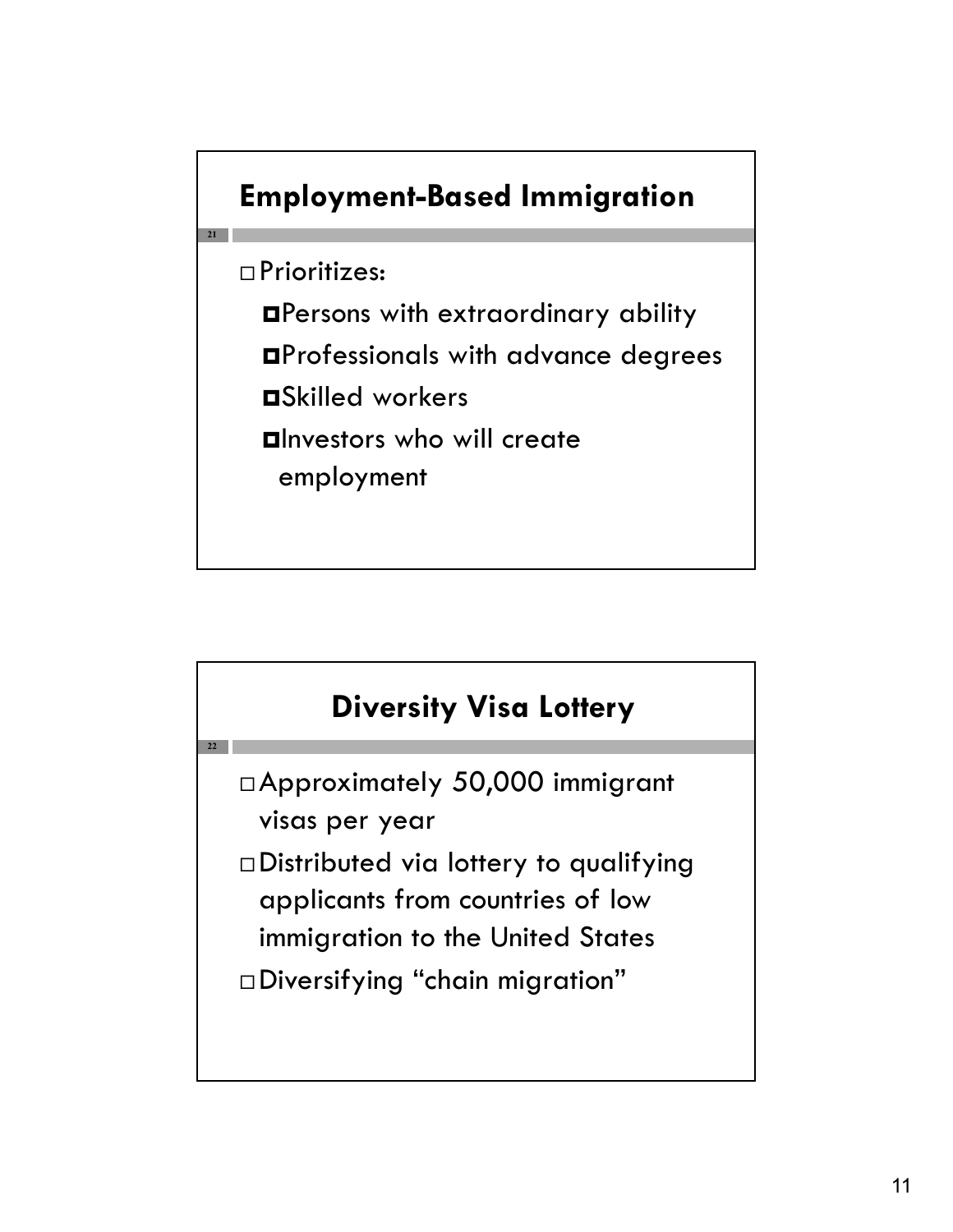

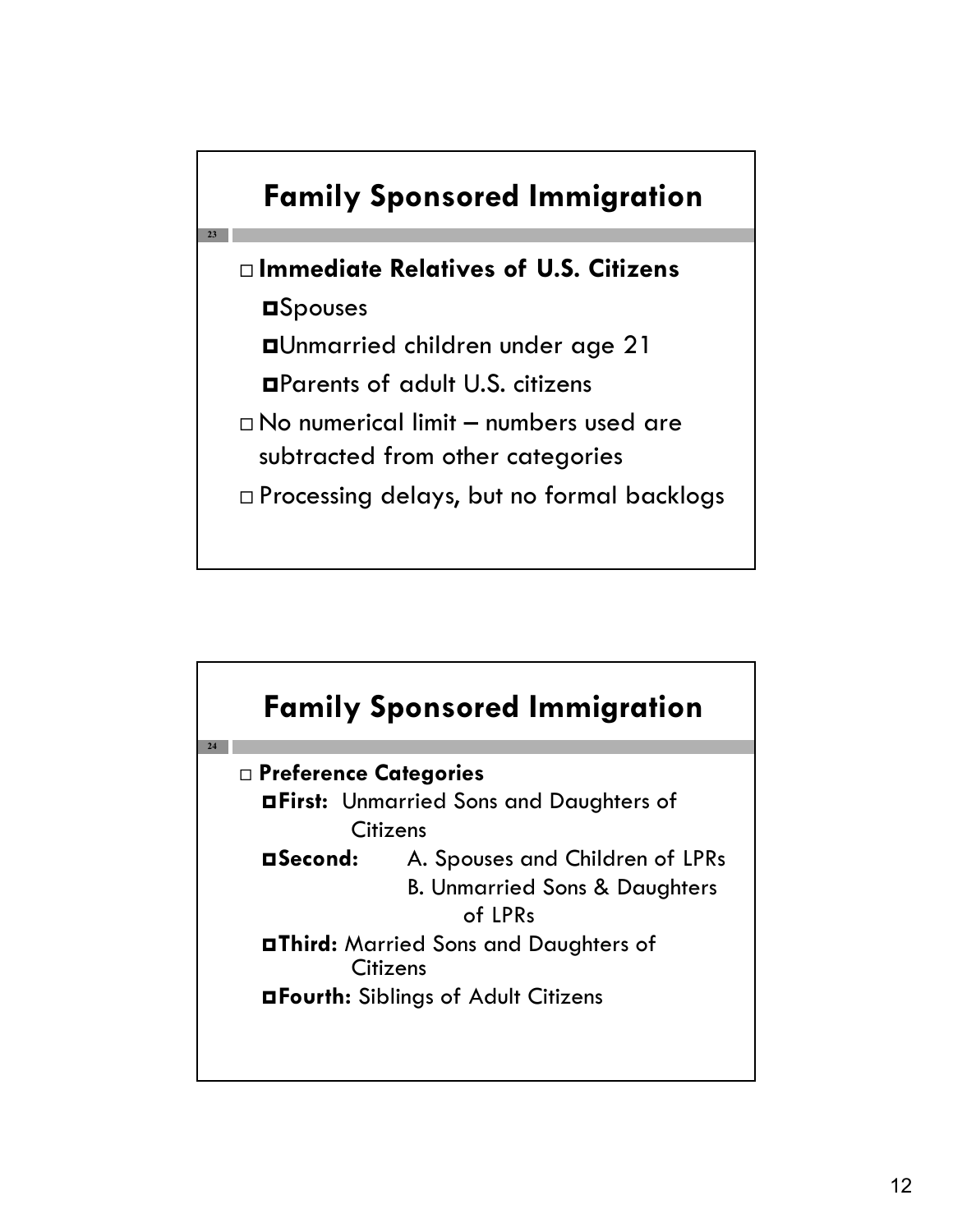#### **Family Immigration Backlogs**

 According to the April 2022 Visa Bulletin,  $4<sup>th</sup>$  preference (siblings of USCs) now available to those who applied on March 22, 2007. For siblings from Mexico, visas are available for those who applied on January 1, 2000.

**25**

**26**

https://tegal/visa-law0/visa-bulletin/2022/visa-bulletin-for-april-2022.html

#### **Top Ten Countries of Refugee Admissions by Nationality, FY 2021**

| Country                      | <b>Refugee Admissions</b> | <b>Share of Total</b><br><b>Admissions</b> |
|------------------------------|---------------------------|--------------------------------------------|
| <b>TOTAL</b>                 | 11,411                    | 100.0%                                     |
| Democratic Republic of Congo | 4,891                     | 42.9%                                      |
| Syria                        | 1,246                     | 10.9%                                      |
| Afghanistan                  | 872                       | 7.6%                                       |
| Ukraine                      | 803                       | 7.0%                                       |
| Myanmar (Burma)              | 772                       | 6.8%                                       |
| Sudan                        | 513                       | 4.5%                                       |
| Iraq                         | 497                       | 4.4%                                       |
| El Salvador                  | 200                       | 1.8%                                       |
| Eritrea                      | 184                       | 1.6%                                       |
| Iran                         | 184                       | 1.6%                                       |

*Source:* MPI tabulation of Worldwide Refugee Admissions Processing System (WRAPS) data from the State Department's Bureau of Population, Refugees, and Migration.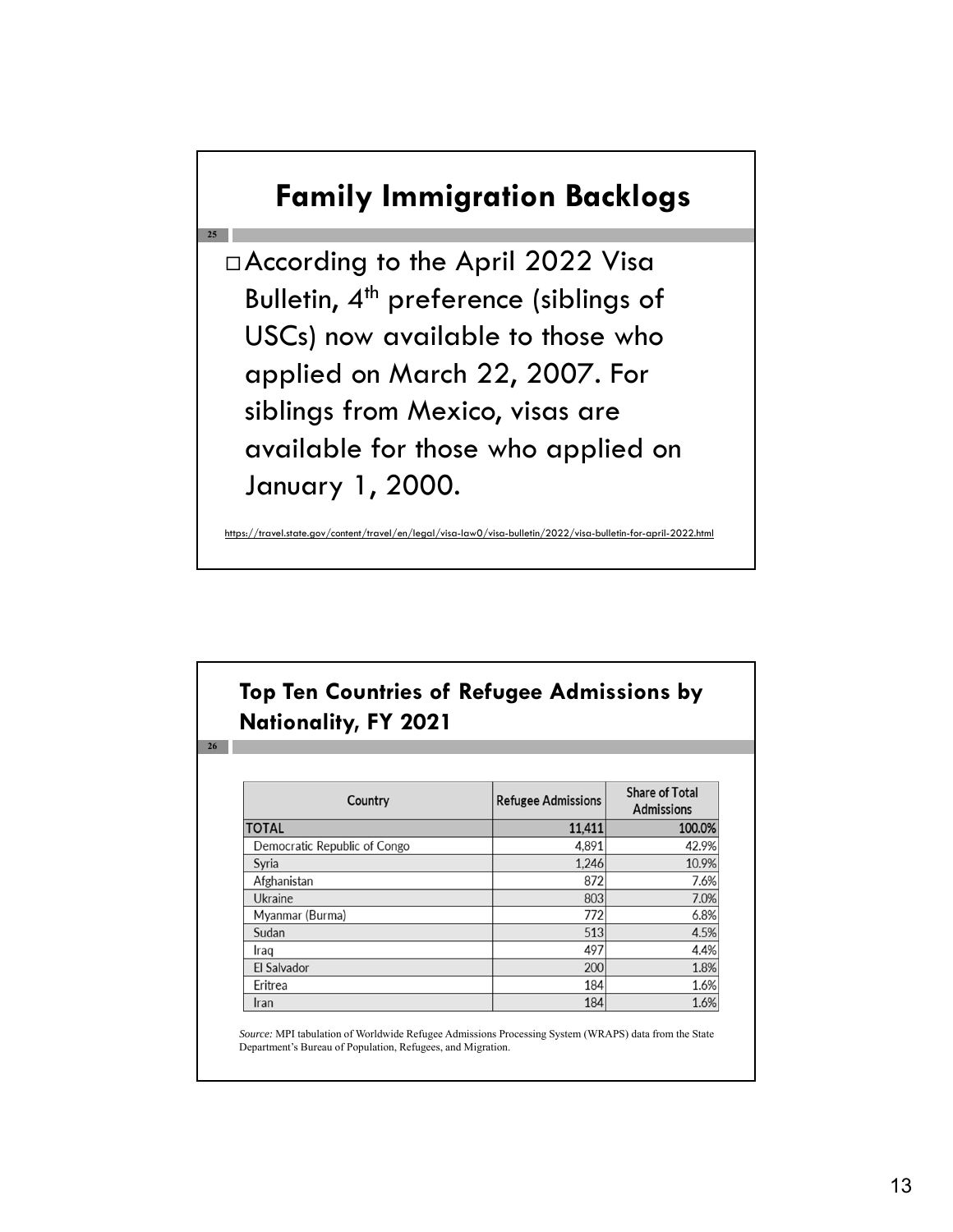#### **Even if eligible, may be inadmissible**

**27**

**28**

 Many grounds of inadmissibility: Likely to become a public charge Health related grounds Ideological grounds National security grounds Criminal grounds Prior violations of immigration law

#### **Unlawful Presence and Inadmissibility**

- $\Box$  A person unlawfully present in the United States for more than 180 days, who leaves the United States, is inadmissible for 3 years.
- $\Box$  A person unlawfully present in the United States for one year or more, who leaves the United States, is inadmissible for 10 years.
- $\Box$  Time under age 18 is not counted for determining the period of unlawful presence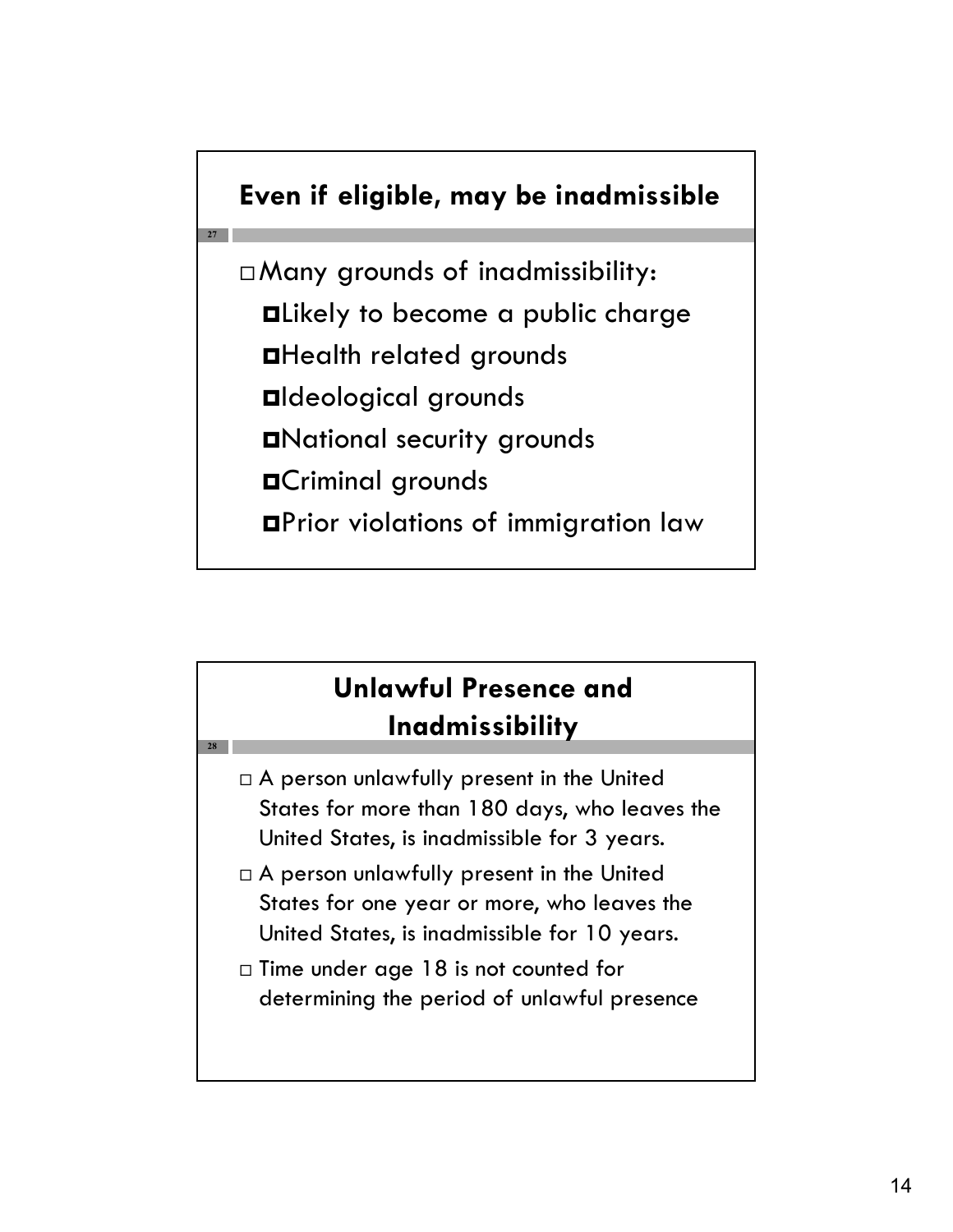# **Citizenship Matters**

Citizens cannot be deported from the United States

**29**

**30**

Any noncitizen is potentially subject to removal from the United **States** 

# **Citizenship Matters**

Citizens have rights to full participation in political arenas

Citizens have advantages in family-sponsored immigration system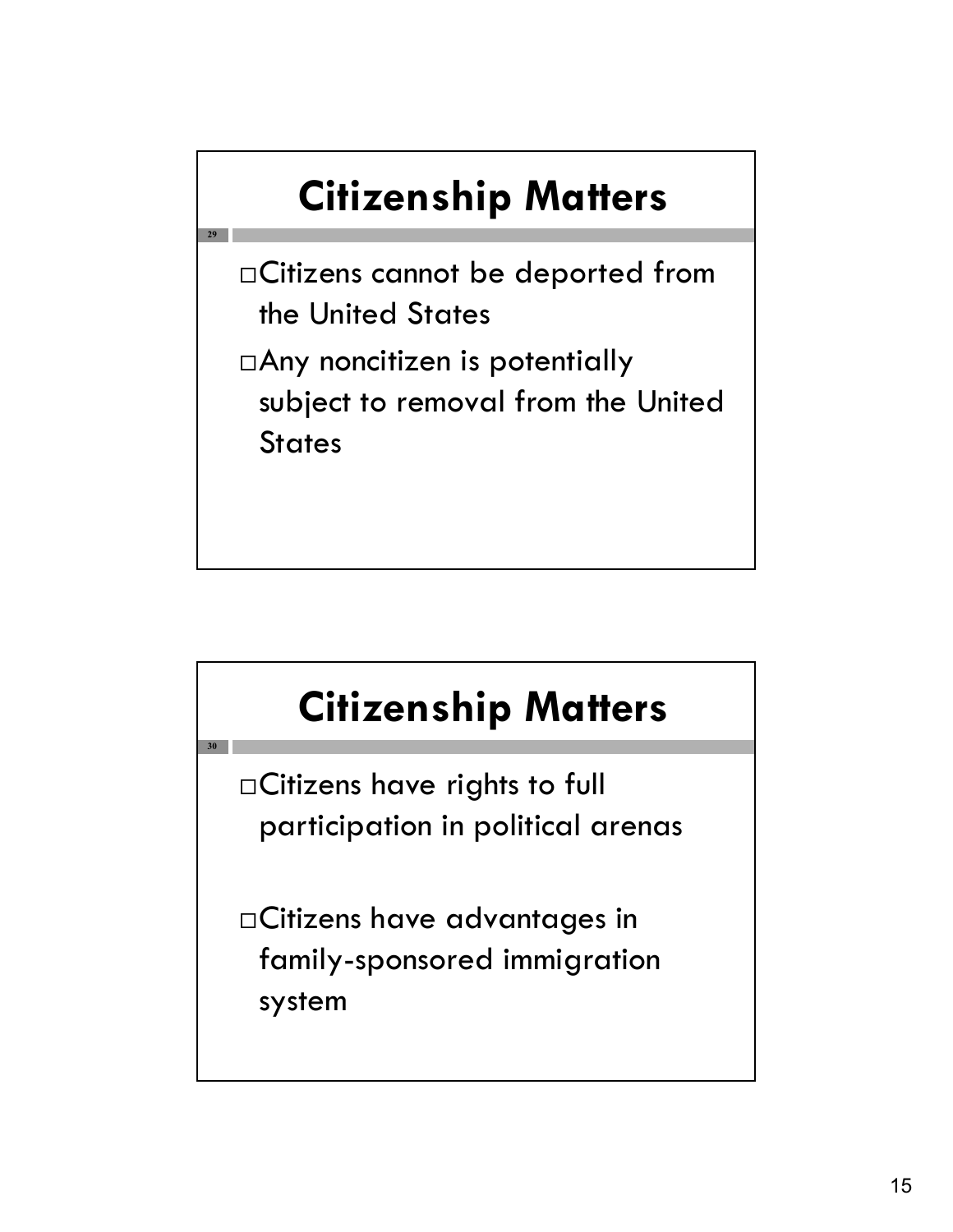#### **U.S. Citizens and Nationals by Birth in U.S. Territories**

 $\Box$  "All persons born or naturalized in the United States, and subject to the jurisdiction thereof, are citizens of the United States and of the State wherein they reside."

**31**

**32**

- U.S. Constitution, Amendment 14, Section 1
- □ 14A covers birth in the 50 states, District of Columbia, Puerto Rico, sometimes Northern Mariana Islands and Guam
- A person born in American Samoa, Swains Island is a "national" at birth



- $\Box$  By statute, many persons born abroad are citizens at birth based on having a U.S. citizen parent
- Some residence requirements related to the parent may apply
	- Concern is to avoid passing on U.S. citizenship for generations with no ties to United States
- □ Statute in effect at time of birth governs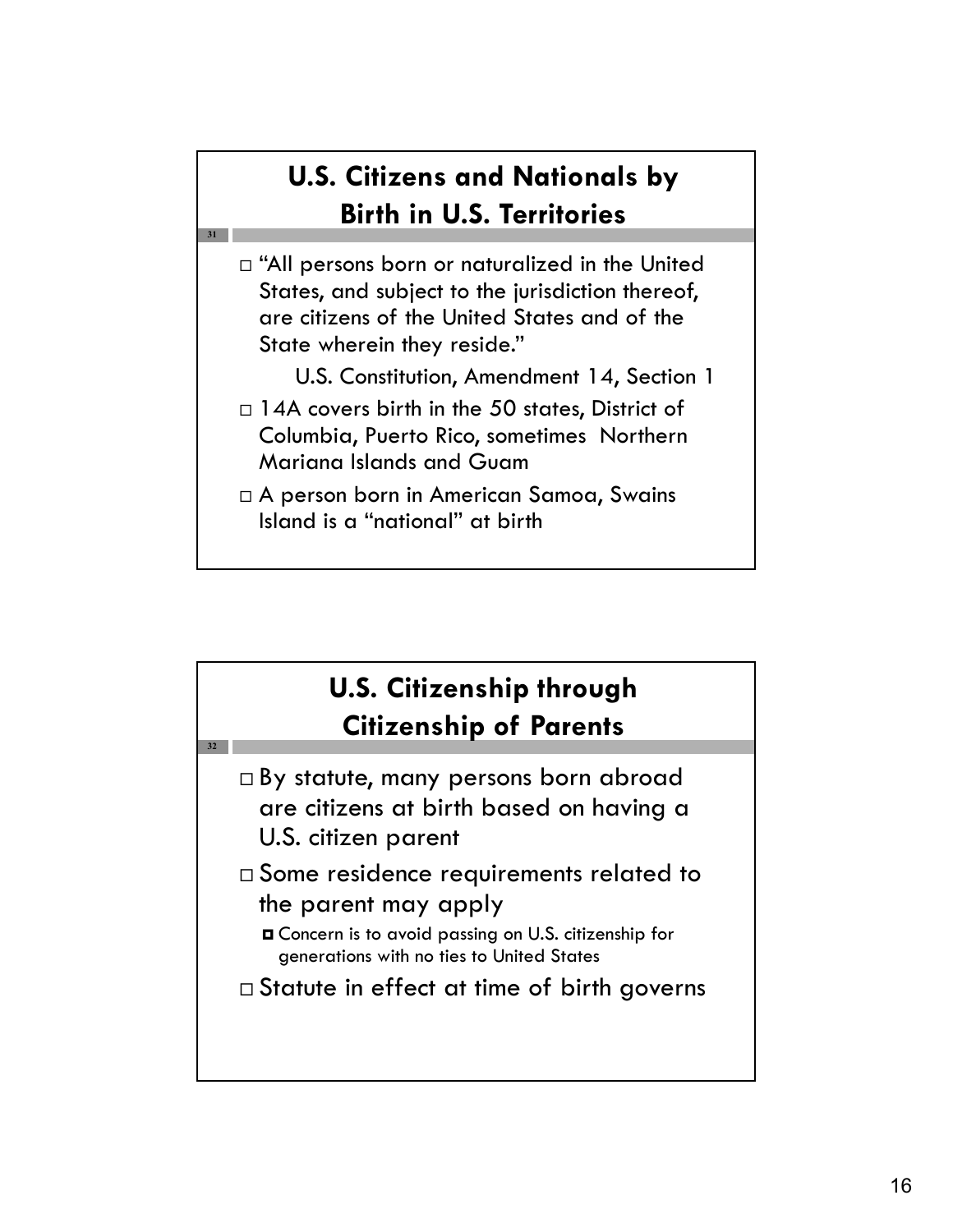#### **U.S. Citizenship through Citizenship of Parents**

- □ By statute, children may derive citizenship from a parent's naturalization
- Parent's naturalization must occur while child is under age 18
- Child must be a lawful permanent resident

**33**

**34**

 Citizen parent must have legal and physical custody

## **U.S. Citizenship through Naturalization**

- Only a lawful permanent resident (green card holder) can apply to become a U.S. citizen by naturalization
- Must have held lawful permanent resident status for a specified amount of time (usually 5 years, 3 years for spouses of U.S. citizens)
- Must not be deportable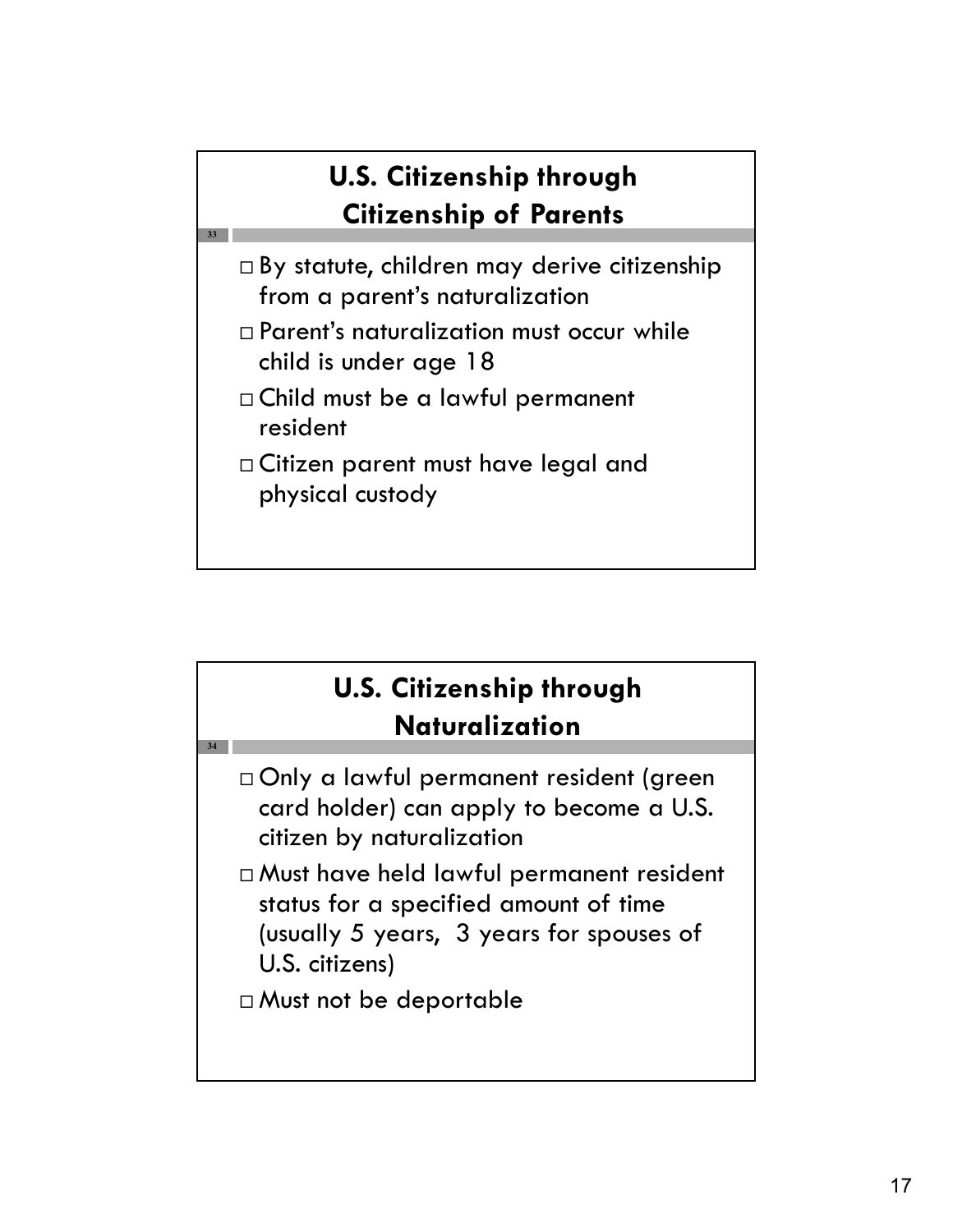#### **U.S. Citizenship through Naturalization**

- Must show "good moral character."
- Must demonstrate ability to speak English and, with some medical exceptions, knowledge of U.S. history and government
- Must take a loyalty oath.

**35**

**Must be 18 years of age to naturalize**

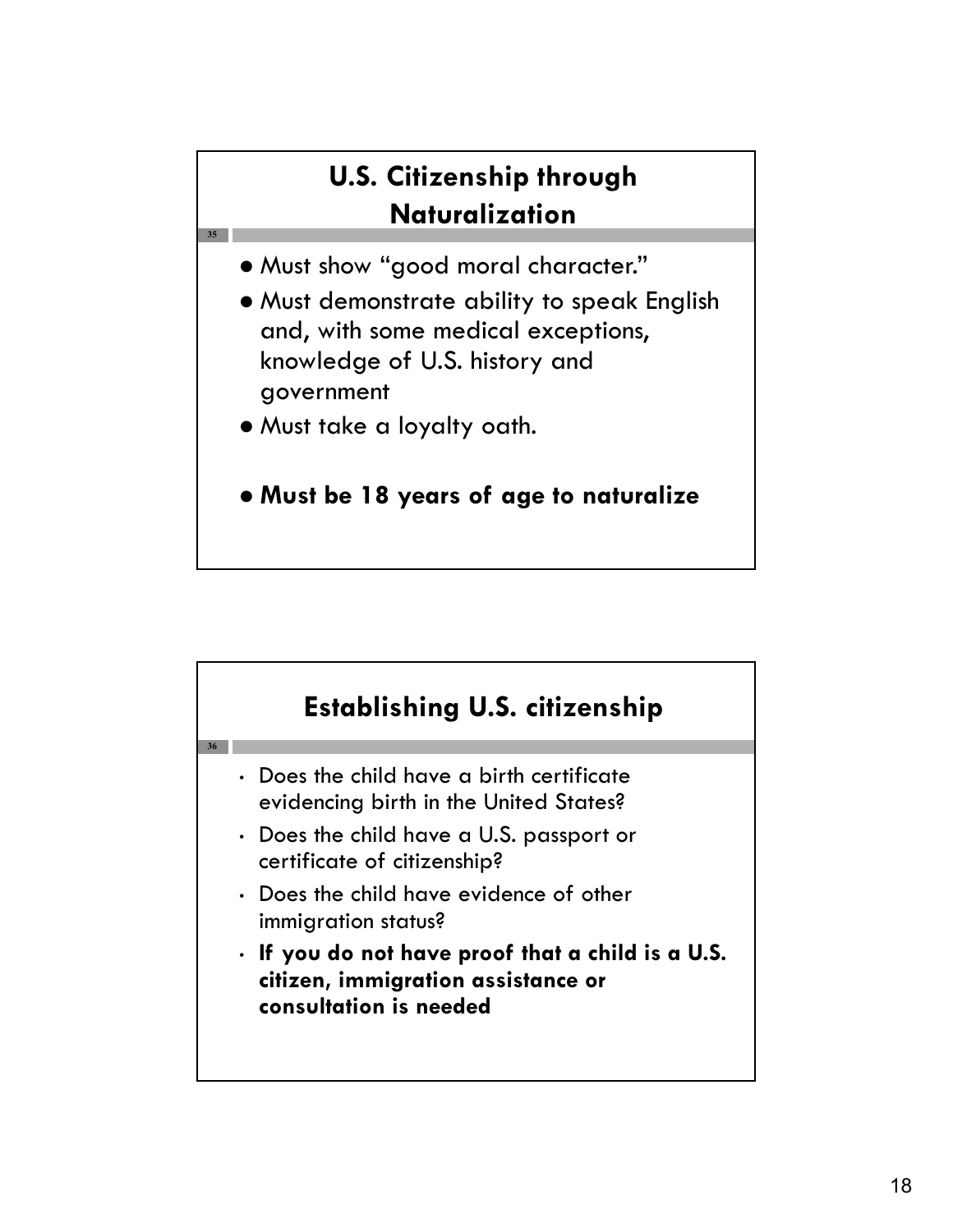## **Unlawful Status**

**37**

**38**

- An individual may be found removable based on unlawful status and may be barred from eligibility for certain forms of relief based on one or more criminal convictions.
- $\Box$  This includes misdemeanor convictions, as well as convictions for non-violent offenses.
- $\Box$  An individual may be subject to detention based on criminal convictions, although an Immigration Judge can deny bond in his/her discretion even without the presence of a single conviction.

#### **Deporting Lawful Permanent Residents**

- An individual who is a Lawful Permanent Resident can be removed from the United States due to one misdemeanor, non-violent conviction.
- □ Some Lawful Permanent Residents are eligible to apply for discretionary relief, others are subject to mandatory deportation.
- $\Box$  Convictions can also be the basis of subjecting Lawful Permanent Residents to mandatory detention.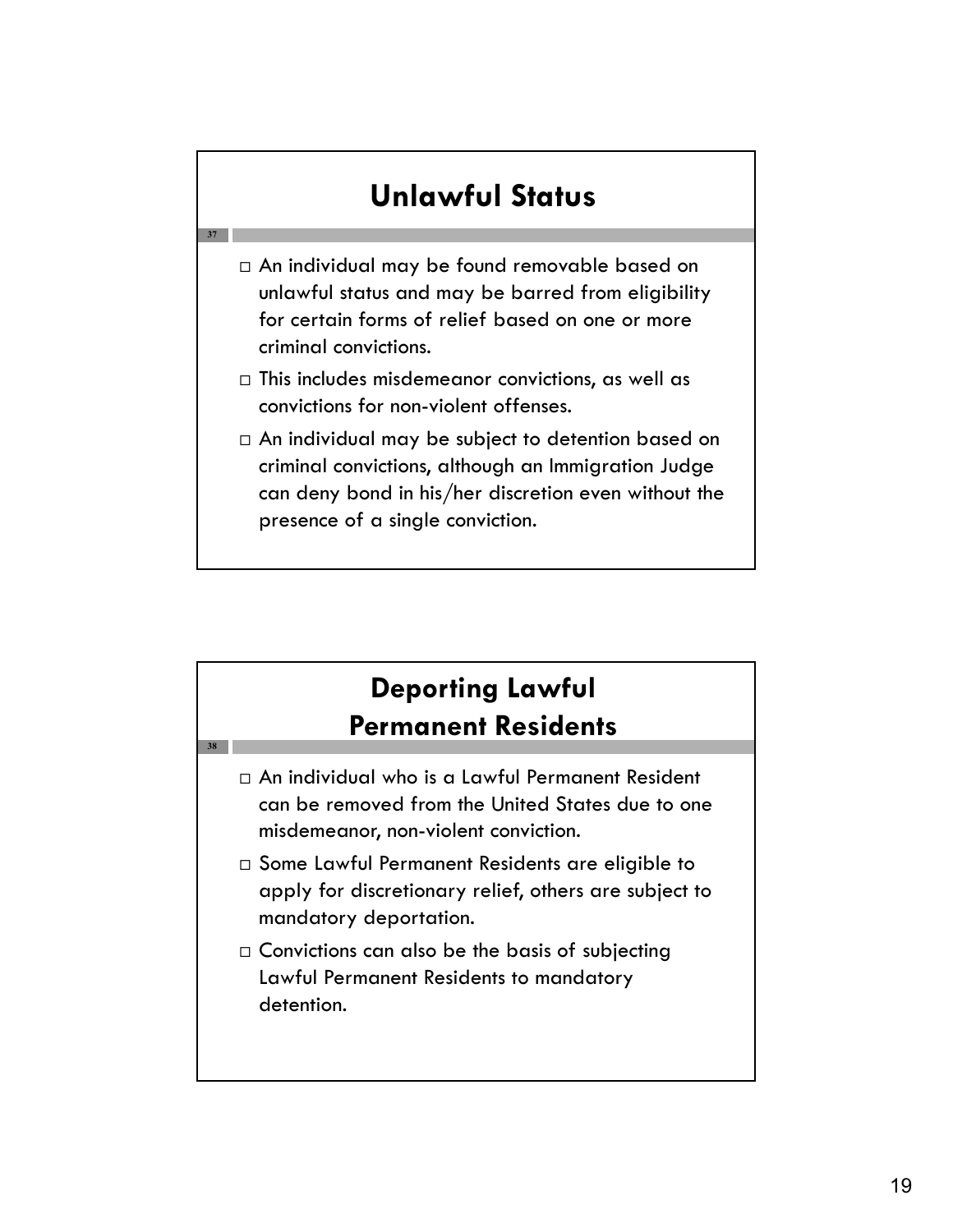

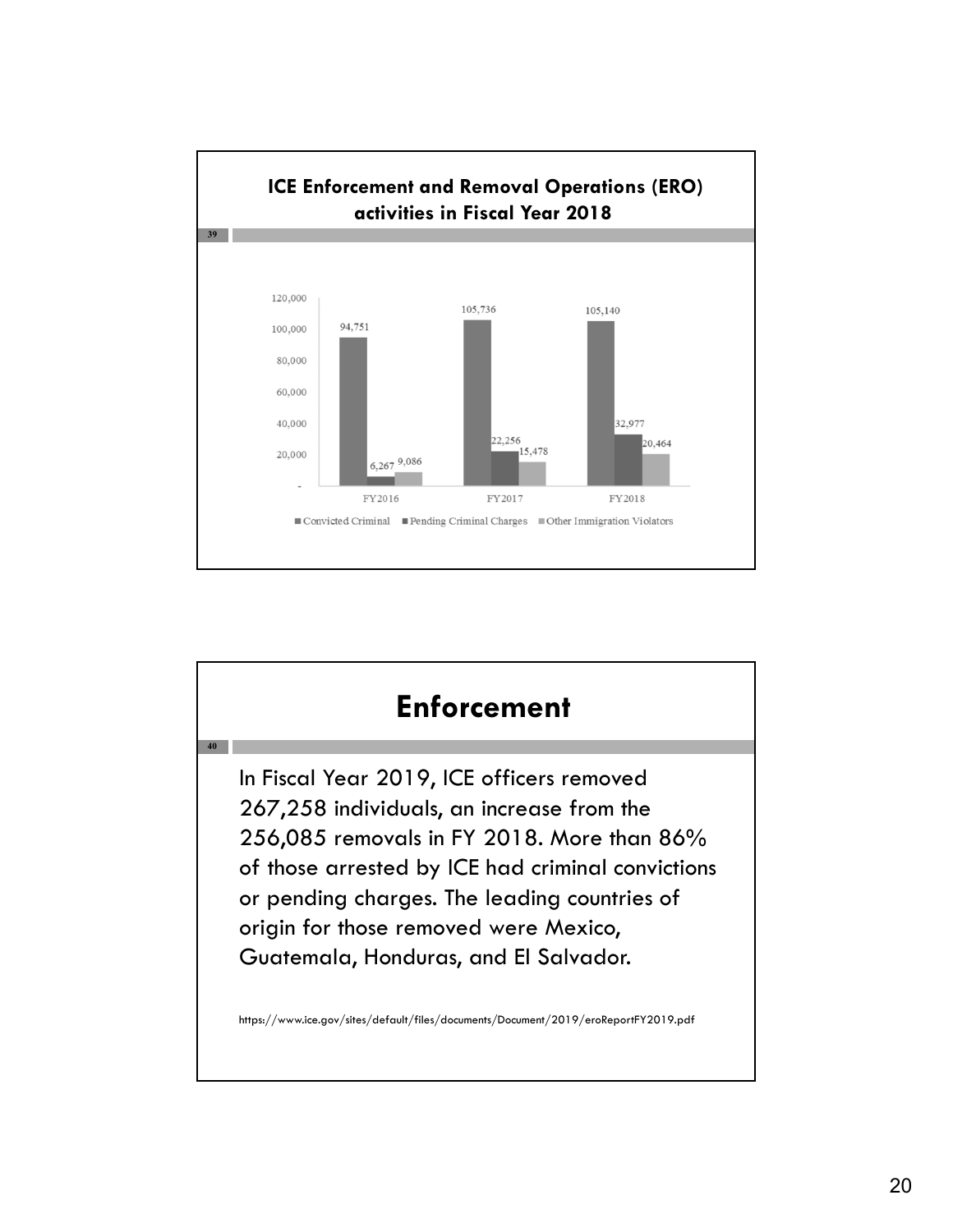#### **ICE Enforcement and Removal Operations (ERO) activities in Fiscal Year 2020**

ICE ERO conducted **185,884** removals from the United States during FY2020.

•The vast majority of ICE ERO's interior removals

– **92 percent** – had criminal convictions or pending criminal charges.

**41**

**42**

•Those removed included **4,276** known or suspected gang members, and **31** known or suspected terrorists.



- The Immigration and Nationality Act cannot include references to every criminal statute in the world, so it establishes classifications of crimes, including:
	- Crimes Involving Moral Turpitude
	- Aggravated Felonies
	- Controlled Substance Offenses
	- Drug Trafficking Offenses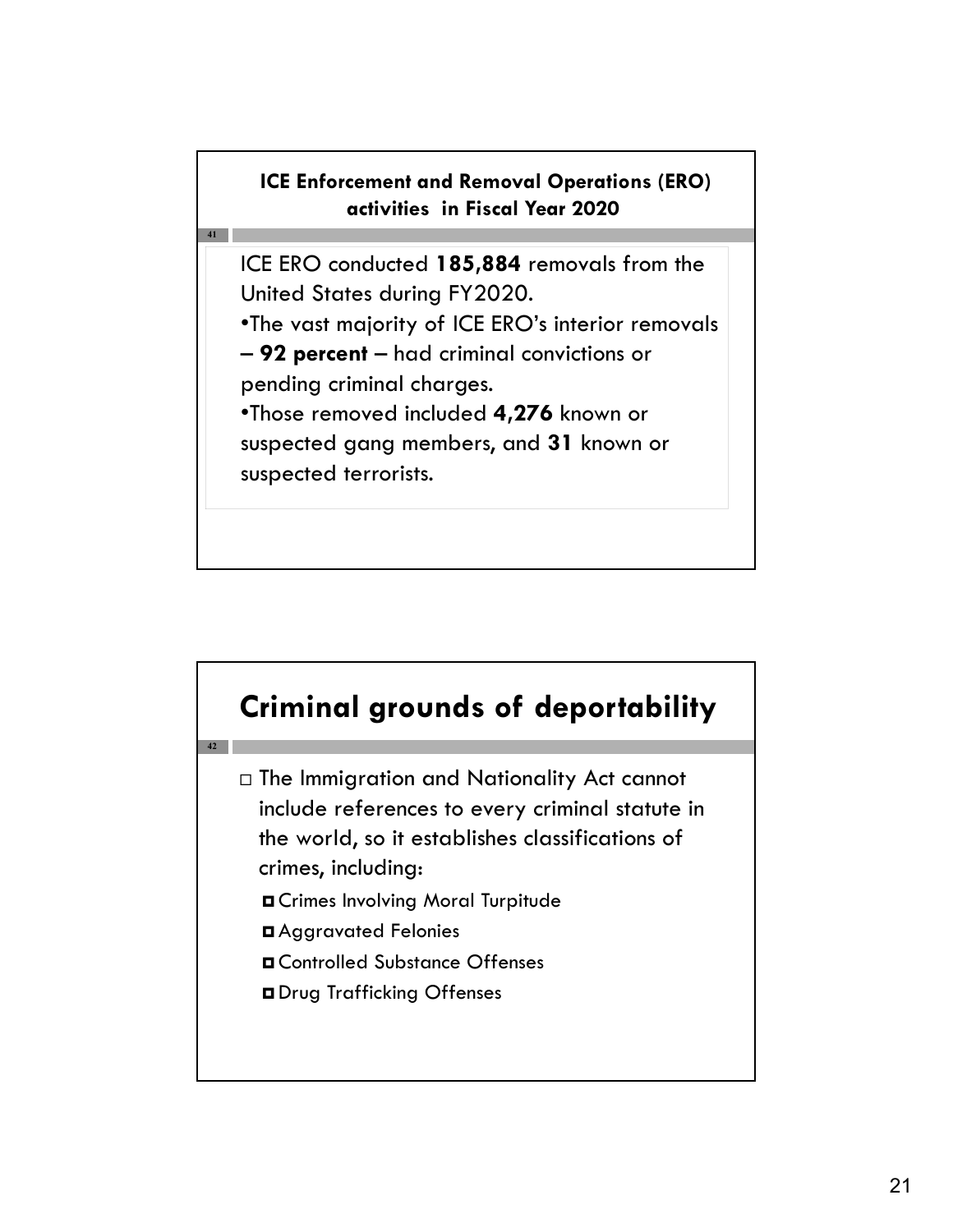

- $\square$  Conviction for document fraud
- $\Box$  Conviction for domestic violence, stalking, child abuse
- $\Box$  Conviction for aggravated felony

**No criminal conviction is required** to trigger other deportability grounds:

- Violation of protective order against violence, repeated harassment, or bodily injury
- Drug abusers and addicts

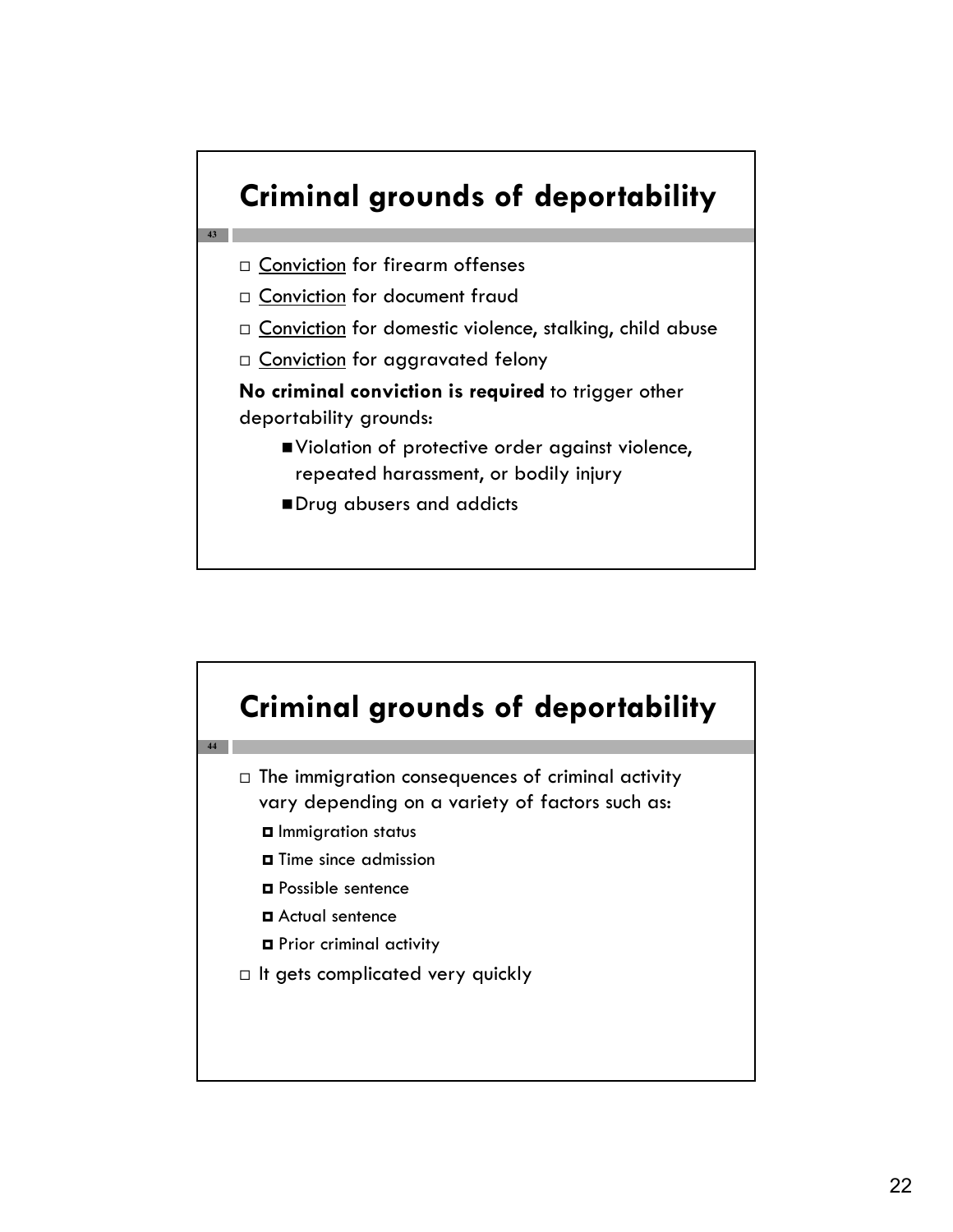

#### **Violation of domestic violence protection order**

Immigration law provides for the removal of any noncitizen:

**46**

 $\Box$  who at any time after admission is enjoined under a protection order issued by a court and whom **the court determines has engaged in conduct that violates the portion of a protection order that involves protection against credible threats of violence, repeated harassment, or bodily injury to the person or persons for whom the protection order was issued is deportable**. For purposes of this clause, the term "protection order" means any injunction issued for the purpose of preventing violent or threatening acts of domestic violence, including temporary or final orders issued by civil or criminal courts (other than support or child custody orders or provisions)...

8 U.S.C. § 1227(a)(2), INA § 237(a)(2)(E)(ii) (emphasis added).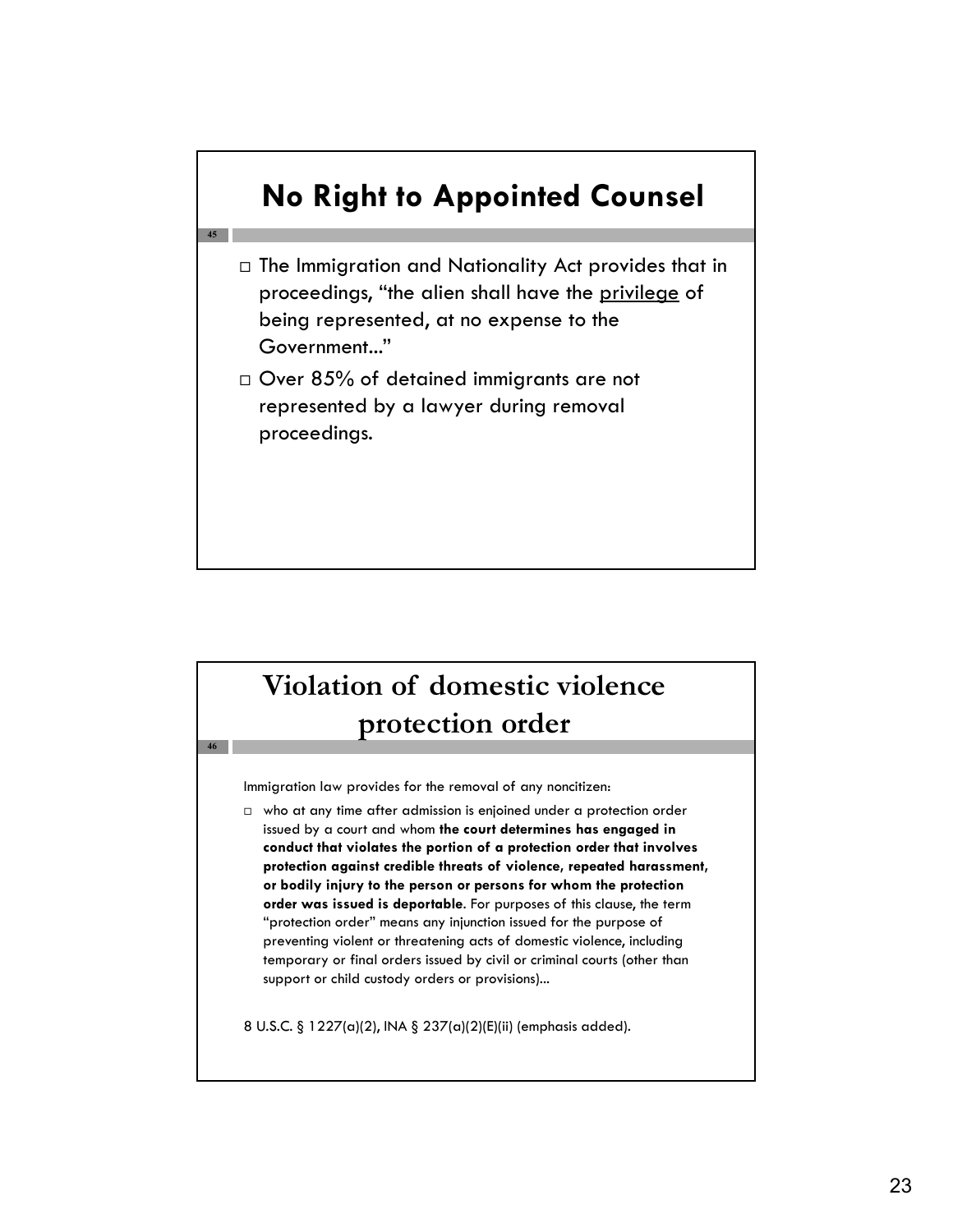#### **Violation of domestic violence protection order**

**47**

 The statute only requires that a court "determines" that the immigrant has engaged in conduct violating the protection order, a finding is sufficient, and conviction is not required.

- *Garcia-Hernandez v. Boente*, 847 F. 3d at 872 (2017),
- *Matter of Obshatko*, 27 I&N Dec. 173, 175 (BIA 2017)

Includes family court adjudications ("court has found")

 Includes violation of "no-contact" provision of an order of protection.

*Matter of Strydom*, 25 I&N Dec 507 (BIA 2011)

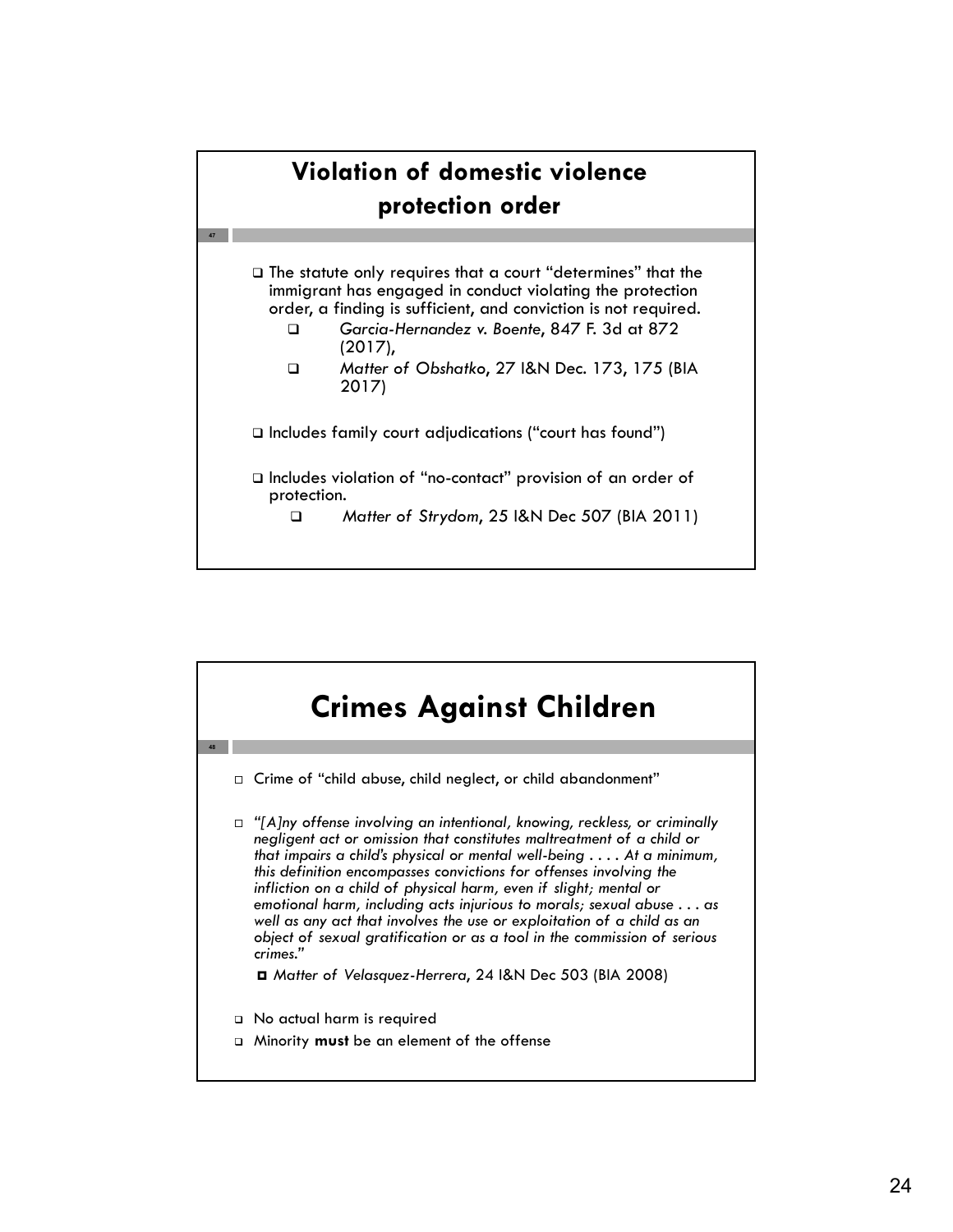

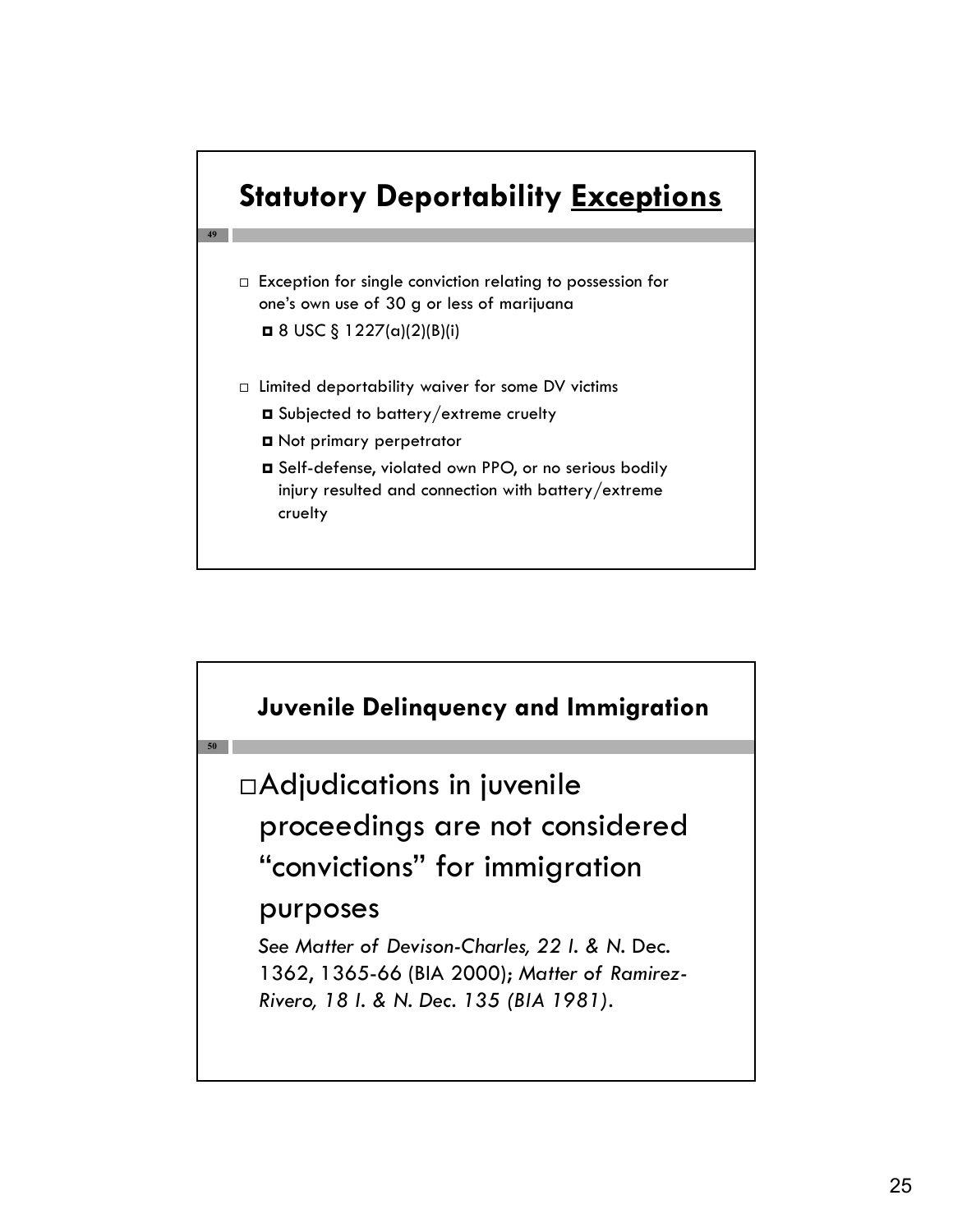

**51**

**52**

- But anyone the Attorney General has "reason to believe" is a controlled substance trafficker is inadmissible. INA § 212(a)(2)(C)
- Juvenile adjudications may be sufficient to create reason to believe
- Juvenile delinquency may impact moral character determinations



the basis for an application for special immigrant juvenile status.